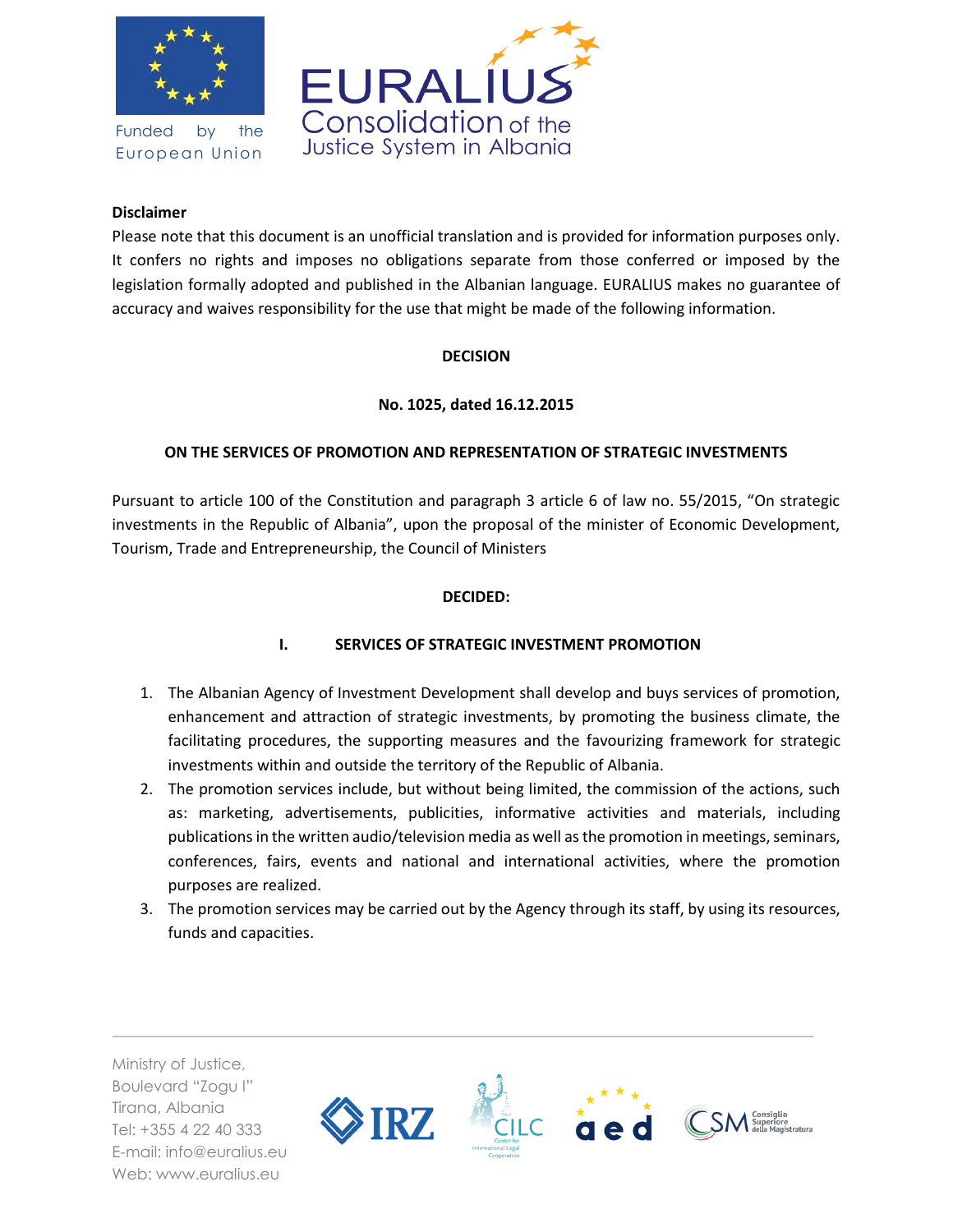

- 4. The Agency is entitled to contact the specialized local or foreign subjects on the realization of the promotion activities of the favourizing legal framework for strategic investments in the international markets.
- 5. The agency contacts the promotion services with the third parties, according to the contracts signed in compliance with the principles and the rules of the legislation on public procurements.

### **II. SERVICES OF STRATEGIC INVESTMENT REPRESENTATION**

- 1. The agency, on behalf and for the interest of the state, may contract in the international markets representation services for strategic investments, through the international agents of investments.
- 2. The international agents may be contacted by the Agency itself or may submit their applications at the Agency for the recognition of the status of the international agent who enjoys the right to provide representation services.
- 3. For the realization of the representation services, the international agents are identified, evaluated and selected by the Agency based on the following criteria:
	- a) To promote their experience for the realization of the representation services;
	- b) To enjoy a good reputation in the markets where they operate;
	- c) To prove that they have no criminal convictions;
	- d) To have a high level of moral, ethics and professionalism.
- 4. For the verification and the completion of these criteria, the Agency shall ask the international agents to submit the documentation, which according to the evaluation of the Agency, certifies the fulfillment of the above criteria.
- 5. In case the Agency is informed on the non-fulfillment or the violation of these criteria by the international agents, it shall revoke immediately the representation rights and title, issued on behalf of the Albanian state and duly publishes this fact by notifying, accordingly, even the impacted potential strategic investors. The agents shall bear criminal responsibilities for false declarations, for hiding the data or for the production of the incorrect proving documents.
- 6. For the stipulation of the rules and of the way of committing the representation services, the Agency signs a special agreement with the international agents of investments, which stipulate the rights, the obligations and the engagements of the parties as well as the time limit of the representation mandate.
- 7. The agreements signed for the representation services stipulate, among other things, the rules for the use of the representation title, the services and the activities that will be undertaken as well as the rules of ethics and of the professional standards, to be applied by the international agents during the commission of the state representation services.
- 8. The representation services carried out by the international agents shall not have costs charged to the Albanian state, but they may be covered by the strategic investors themselves, according to the agreements signed by the international agents themselves with the strategic investors. In